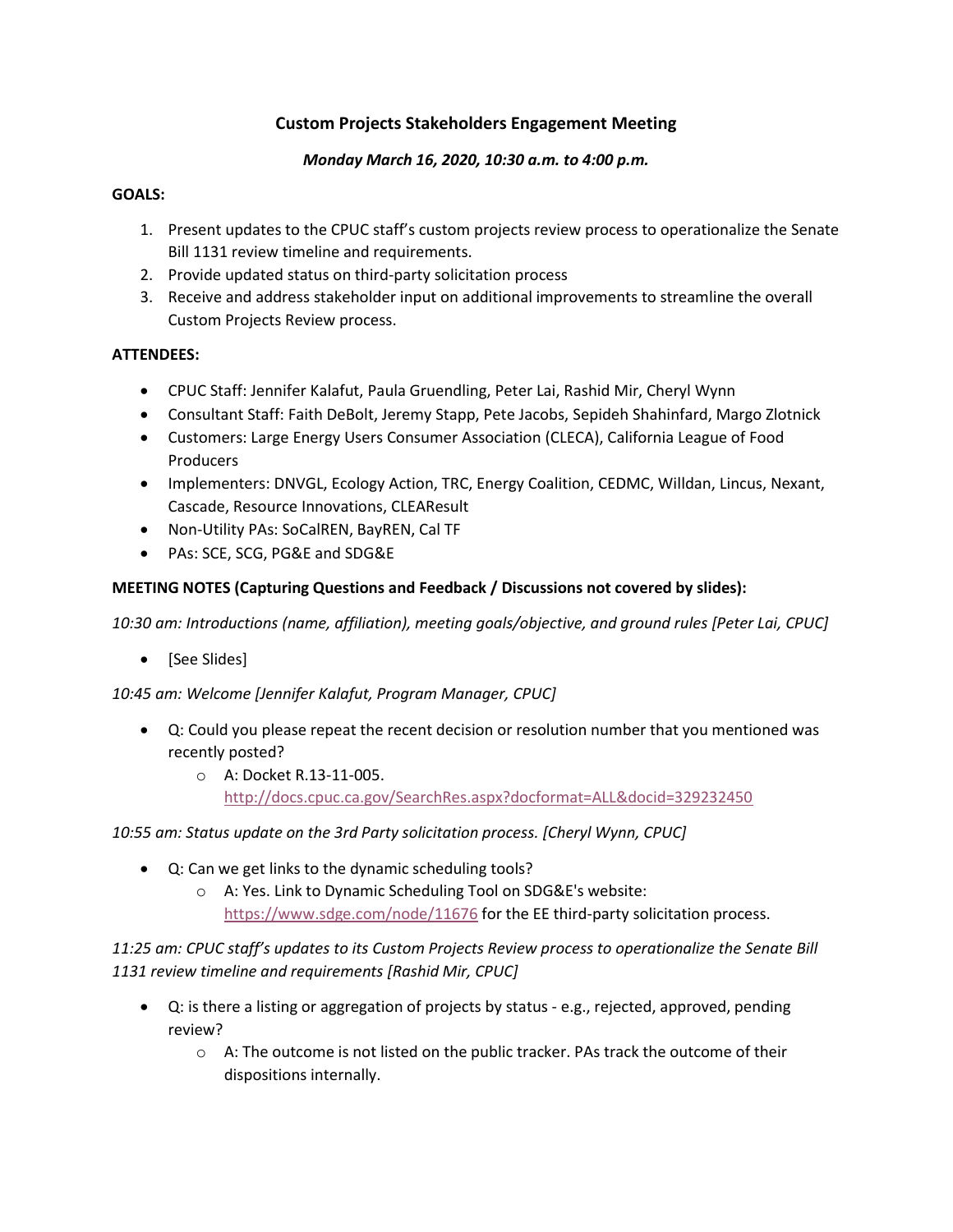- $\circ$  CPUC: We can think about providing a monthly status that shows you at the aggregate level the number of projects rejected, approved and pending.
- Question (TRC): What should implementers do if it appears that the timelines are not being adhered to? Specifically, if after a data request is received, 30 days is added from the complete submission date for the disposition due date or the total project 30 review days has passed without a disposition.
	- $\circ$  A: The clock pauses when we issue a Supplemental Data Request. Best thing to do is follow-up with your PA.
	- $\circ$  Follow-up on my question...I've already tried getting responses from the PA.
	- o Marked for follow-up in afternoon session.

## *11:45 am: Stats on CPUC staff selected for review projects from July 1 thru December 31, 2019. [Faith DeBolt, SBW]*

- No projects selected for a full two years.
- Q: 6-12 weeks avg for 2019 projects. Is there a breakdown of time on a sector by sector basis?
	- $\circ$  A: Generally, it takes about the same amount of time regardless of the type of project. The 6 -12 weeks referred to the start of the process when we were getting our feet wet, but that number has come down
- Q: Do the different Sectors (Res vs Industrial, etc.) have different requirements for project document packages?
	- $\circ$  A: The Ready to Review checklist is used to define the project package requirements. The requirements don't vary by sector.
- Q: Criteria for selection?
	- o A: We want to select a few for each PA. Sometimes PAs only have one or two per submission, so we select both. Where there is more, we do a sample and we try to get different types of projects and we always select projects with incentives larger than \$100,000.
- Q: Was there any pattern in what triggered the supplemental data requests over time? Are there lessons learned you can share so 'we' can reduce the need for potential supplemental requests?
	- o Marked for follow-up in afternoon session.
- Q: Could you provide a breakdown at the IOU level on the stats provided? A: We could look into doing this in the monthly breakdown we provide.
- Q: For projects that are approved, what kind of follow-up is required and what could potentially hold up incentive payments?
	- $\circ$  A: There are some projects where we want to see M&V results, and that could take a little time before we approve incentive payment. This would not apply to all approved projects, just some of them. But when we do this, nothing else in the project is subject to our re-review. It would just be the M&V results and making sure those comply with the M&V plan.
- Q: Can you speak to some of the things you are seeing with SBD projects?
	- $\circ$  A: Proper transcription of information from plans into the model inputs has been an issue. More ubiquitous issue is that the modeling assumptions in Energy Pro do not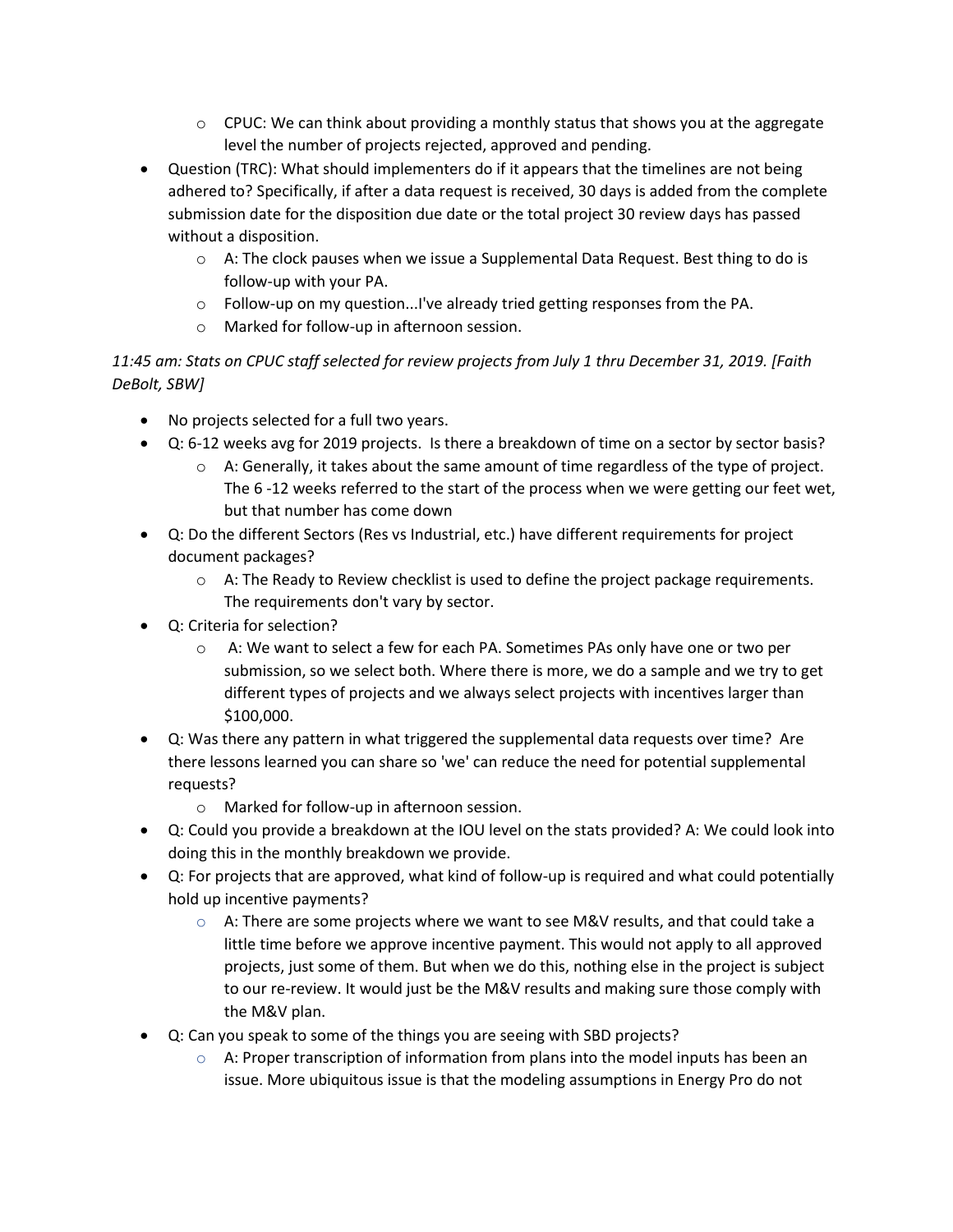follow current project rules. We have convened a team to identify and resolve these issues and we are working on that currently

- $\circ$  Q: Can you elaborate on who is part of that group?
	- A: Group is just forming and its being led by SCE.
- Q: If we want to proactively improve our chances of compliance in the areas requiring further improvement, what would you recommend? Is there guidance we can consult?
	- $\circ$  A: Initial thoughts is to work with PA and see about getting an EO into review team but we can discuss this further in the afternoon. Marked for follow-up in afternoon session.
- Are there opportunities for Proactive Collaboration to include 3P Implementers and/or customers to improve response times to requests for more information?
	- o Marked for follow-up in afternoon session.
- Q: Are the IOUs awaiting CPUC release after upload of the Installation Report Package to process the incentive of Ex Ante Selected and approved projects?
	- $\circ$  A: This varies by PA. Marked for follow-up in afternoon session surrounding better understanding of internal due diligence review process performed by PAs.
- Q: Is there a threshold IOU's can reach (say 80% of projects have all required documentation) that would allow them to operate with a revised CPUC review that doesn't require the 2-3 week CMPA wait period?
	- $\circ$  A: Revisit in the afternoon. This is partially a policy question and partially a process question

# *12:00 pm: Feedback from stakeholders about their experiences with the current CPUC staff Custom Projects Review process since July 1, 2019. [Peter Lai, CPUC]*

- PG&E This process has been working well from the PG&E perspective. I want to remind everyone that the success of these programs lies in two pillars: cost-effectiveness and doubling EE savings in ten years. These won't be achieved without proactive collaboration.
- TRC: The predictable review timelines has been super helpful, but the timeline for individual projects is still super long. The public tracker is very beneficial for understanding where the project is in the process and it keeps me from having to ping the utilities on a regular basis for the status updates of project. I understand that the process is manual but keeping it up-to-date is super important. Some additional detail that would be helpful is to include when the next milestone starts.
- PG&E Comments and Questions
	- o #1: Can we establish a timeline for the re-review of rejected projects?
		- A: That is not a part of operationalizing timing requirements document and we are working on it.
	- $\circ$  #2: Can we get a status update on the changes requested for the DEER Chiller Tool and its related Early Opinion?
		- A: We can talk about that in our regularly scheduled check-in. Q: could we set up a feedback mechanism for tracking the Early Opinion process? A: This does not fall into SB 1131 requirements, but we are trying to be timely in our response.
	- o #3: Status of the "root certificate" for CMPA website?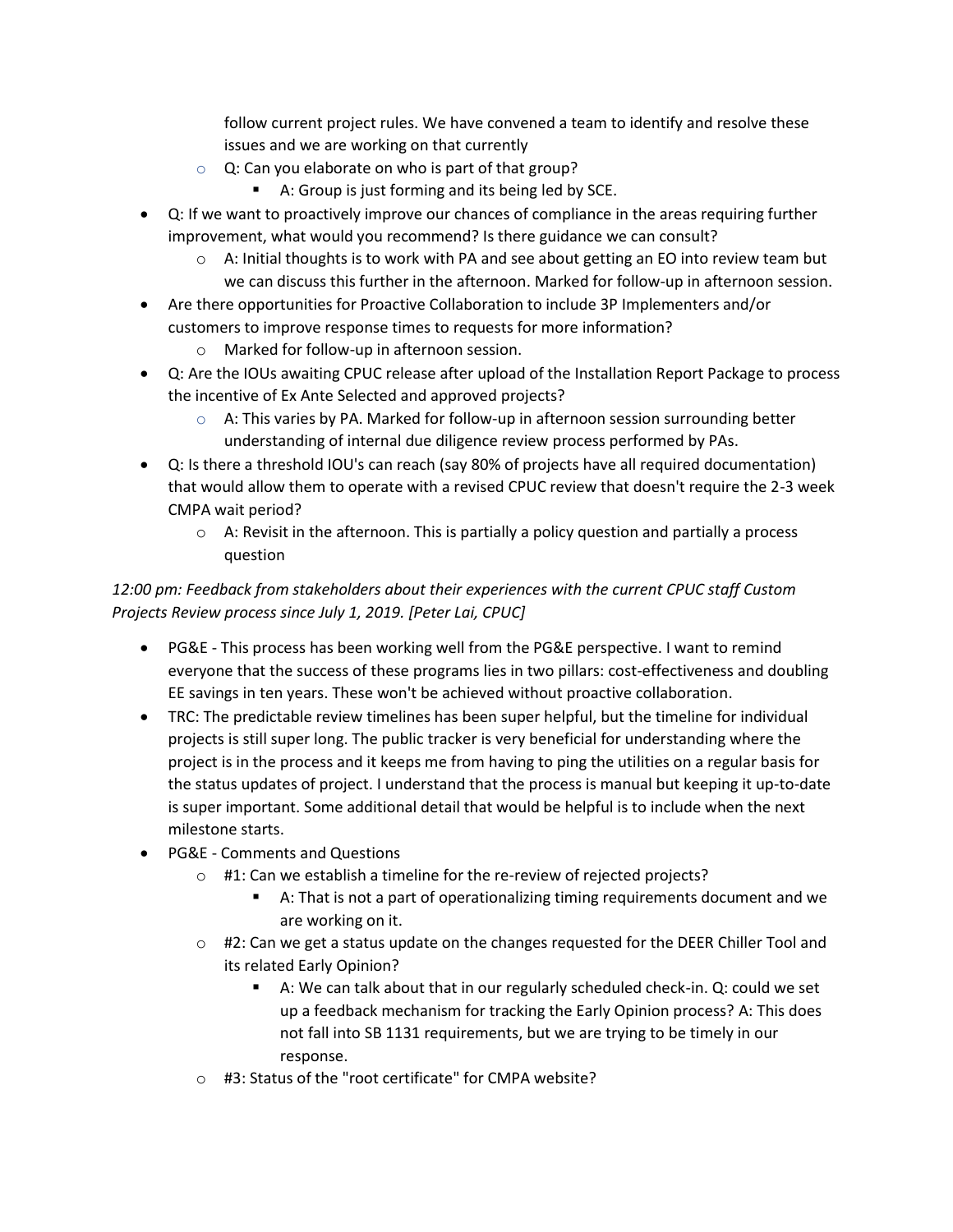- A: We are working on it, but we have back-up plans that will not delay the document exchange between program staff and program administrators.
- $\circ$  #4: Could the CPUC provide a summary of past guidance and dispositions that are no longer applicable since SB3111 being fully enacted?
	- A: Past dispositions do provide good recommendations, but of course anything with a change to code or an updated guidance document that has been changed would override anything in that earlier disposition.

*1:30pm: Receive Input from stakeholders on additional improvement to streamline the overall Custom Projects Review process. [Sepideh Shahinfard, SBW]*

- Dispute resolution process drafted, and it is currently under review
- Question: What did the checkmarks on that last slide mean?
	- o A: Green mark means achieved. Red mark not yet
- Issues identified in slides:
	- o Establish a more Proactive Collaboration with CPUC staff
	- o Improve communication on projects
	- o Create a dispute resolution process
	- o Establishing and committing to a Fixed Timeframe
	- $\circ$  Developing SW Guidance documents to improve consistency and usability
	- o Creating Centralized Archives to improve information sharing
- Question to attendees: What are the remaining issues? (General issue categories identified for polling are **bolded**)
	- o SDGE: **Trainings and feedback** is really important, esp. as we enter into third party world. That way we can curtail some of the continued errors.
	- $\circ$  CEDMC: Adoption of T2WG recommendations (members to provide more specifics). For example, ISP custom guidance document. PA's due diligence review timeline is concerning in that there is a lot of time on the front end in processing applications before they enter the implementation stage. We think there needs to be a **time requirement for the PAs' DDR process, say 30 business days for intake process.**
	- $\circ$  Implementer: Lack of guidance on how NMEC projects engage in the custom process. Site-specific NMEC-based programs are intended to be a significant and growing portion of EE portfolios moving forward. These projects are treated as custom, but there's no guidance on how the process will work for NMEC projects. All the Rulebook says is: Project review, as described in the NMEC Rulebook, is necessary for site-specific NMEC custom projects. And one of the process steps listed in the NMEC Rulebook is: Program Administrator submits a list to CPUC as per custom project review rules as modified for NMEC projects and programs in this Rulebook. Some of the major goals of NMEC is to facilitate new project types, streamline the M&V process, and reduce project costs. How will custom review work for NMEC-based projects, and how can we avoid undermining those goals?
	- $\circ$  Cal-TF: Process for custom measures needs to be streamlined. Specific measures have greater opportunity for streamlining. We should be documenting common baseline costs, common influence questions etc.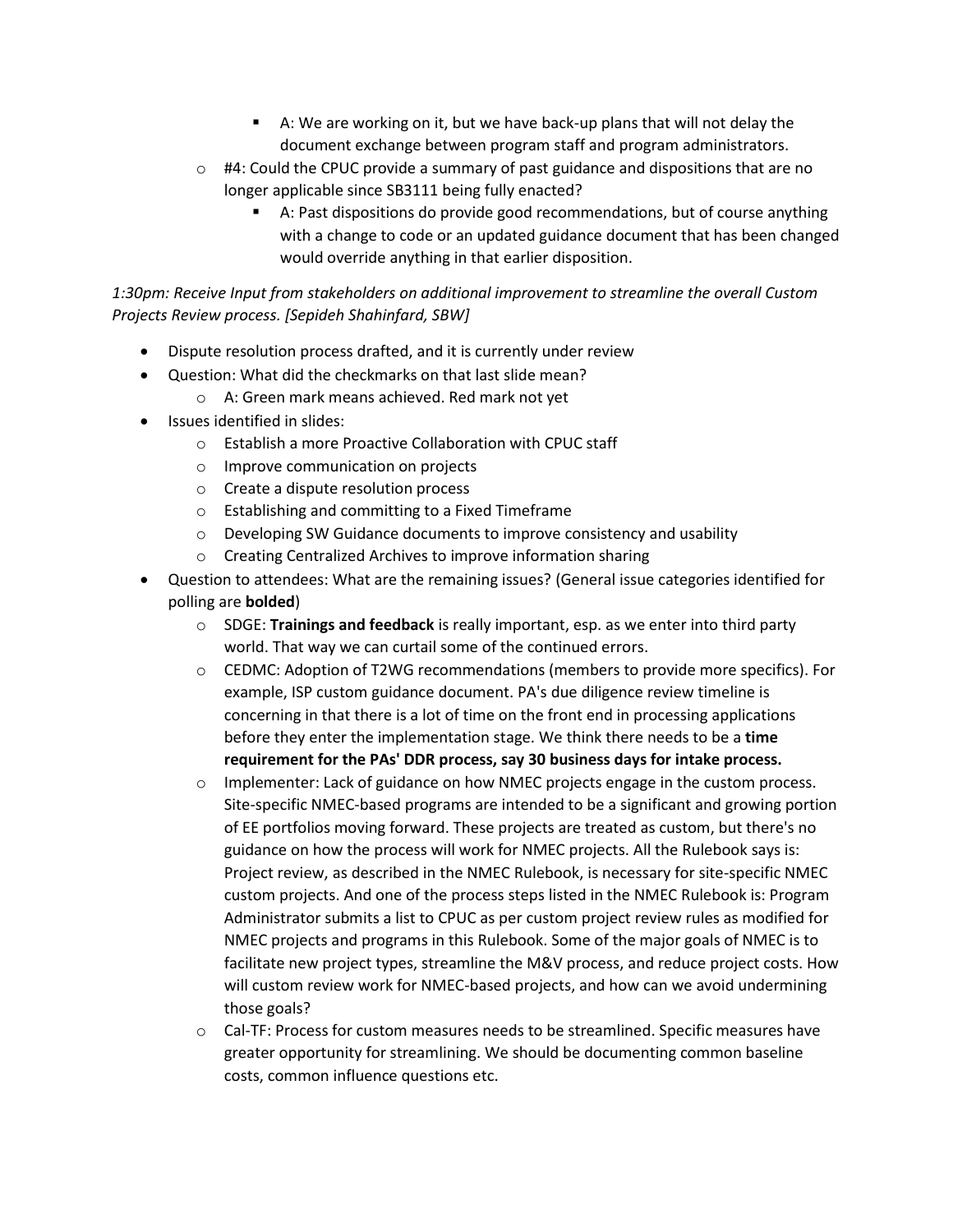- Cascade: I'd like to piggyback on Cal-TF's comment and say that CA needs something in between rebates (extremely simplified) and custom (too complex and time-consuming for smaller projects), such as pre-approved calculators for semi-complex, but repeatable projects (refrigeration controls, for example).
	- Peter: We are doing some of this already. We have developed preapproved tools for certain types of projects (**Pre-approved tools and calculators issue category)**
- $\circ$  Lincus: Implementers need more access to project documentation package that is submitted to CMPA.
- o Willdan: Issues with getting the projects to the CPUC review (**better understanding of utilities review process and timeline issue category**). Adoption of E4818 Tiered POE (Peter is working on getting this adopted, it's under review at CPUC now and stakeholders will have a chance to review this once its ready). Kick-off meeting for larger projects - discussion between implementer, customer and PA and CPUC so that implementer can present the project and establish common ground of the project (especially the large ones) at the outset **(this goes under the better communication issue category)**.
- $\circ$  TRC: I touched on this on my earlier comment. The CPUC review time is still long. From CMPA to disposition is over 10 weeks on average. Some things that could be easily changed that would shorten the review time are 1) eliminate Tuesday clock starts. 2) overlap the IOU and CPUC review or at least the CMPA selection/initial project upload. **(this falls into the timeline issue category)**
- $\circ$  Implementer: Process gaps in NMEC review process. PAs have no guidance or training on how to evaluate NMEC projects. Evaluators have been evaluating NMEC-type programs for years, but these are not the same things. Different expectations from evaluators versus PA internal review teams (**better communication and training/feedback issue categories)** 
	- Faith: NMEC-webinar was held for PAs about a month ago to introduce our expectations for this process.
- $\circ$  Ecology Action: 1) Evidence requirements for smaller projects and generally more streamlined process for smaller projects. 2) E4818 adoption 3) Tiers POE implemented. Also use tiering for other elements of custom review

### **Summary of Poll Results**:

*[Note: After discussing remaining issues and opportunities for improvements in the CPR process, meeting attendees voted via a poll on the webinar for their "top 3" issues. CPUC staff and consultants did not vote.]*

|                                                                   | <b>Votes</b>        |              |                     |                    |
|-------------------------------------------------------------------|---------------------|--------------|---------------------|--------------------|
| <b>CPR Process: Key Issues and Opportunities for Improvements</b> | <b>1st Priority</b> | 2nd Priority | <b>3rd Priority</b> | <b>Total Votes</b> |
| Simplified processes for smaller projects                         | 4                   | 10           |                     |                    |
| Technical training (e.g., NMEC) and workshops                     |                     |              |                     | 16                 |
| Developing SW Guidance documents to improve consistency           | 4                   |              |                     |                    |
| and usability (e.g., simplified tools and calculators)            |                     |              |                     |                    |